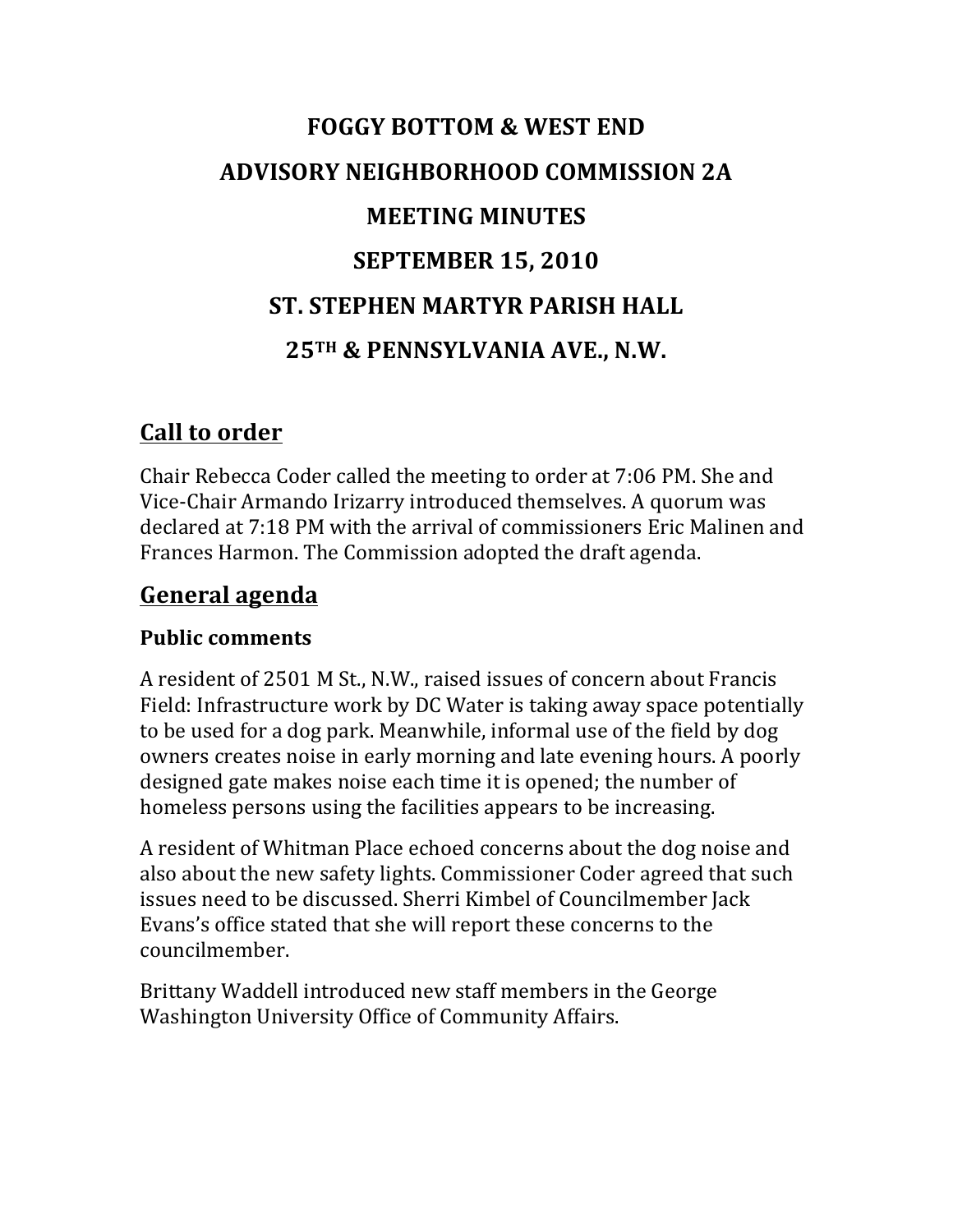#### **Safety report**

Officer Clemmons of the Metropolitan Police Department 2<sup>nd</sup> District presented crime data for Public Safety Area 207. A suspect has been apprehended in connection with robberies in the 2200 to 2400 blocks of Pennsylvania Ave., N.W. There has been a drop of twelve percent in thefts, but a fifty percent increase in thefts from autos. Officer Clemmons attributed this in part to new students at GWU leaving property unattended in their cars.

In response to a citizen complaint about "gross, crude and disrespectful" behavior by students roaming F St., N.W., and blocking intersections, especially at  $21^{st}$  St., N.W., Kevin Hay, the new Chief of Police at GWU, introduced himself and promised to deal with the problem.

In response to a citizen complaint, Officer Clemmons explained that a police unit conducting a traffic audit in the 2400 block of Virginia Ave., N.W., which had been requested earlier by the ANC, was federally funded and could not be detailed to other duties. Ms. Kimbel described complaints originating in the homeless feeding program at Western Presbyterian Church and stated that she has contacted Cmdr. Klein of the MFD 2<sup>nd</sup> District to discuss them.

#### **Informational presentations**

#### **DC Water**

Aleizha Batson, Public Outreach Manager for Public Affairs of the DC Water and Sewer Authority introduced colleagues who explained plans for two DC Water projects in the West End neighborhood:

Michael Thorstenson, PE, of the consulting firm Greeley and Hansen discussed a sewer replacement project extending from  $25<sup>th</sup>$  to M sts., N.W. and extending along M to  $24<sup>th</sup>$  St. Its purpose is to replace both water and sewer mains and to prevent overflow from sewers into Rock Creek. No excavation is planned for Francis Field; there will be limited street closures and some parking spaces affected. Construction will be limited to daytime hours; the project is expected to take six months.

Roger Gans, Manager, DC Water Planning and Design and Duncan Mukira, PE, Project Manager explained a second project aimed at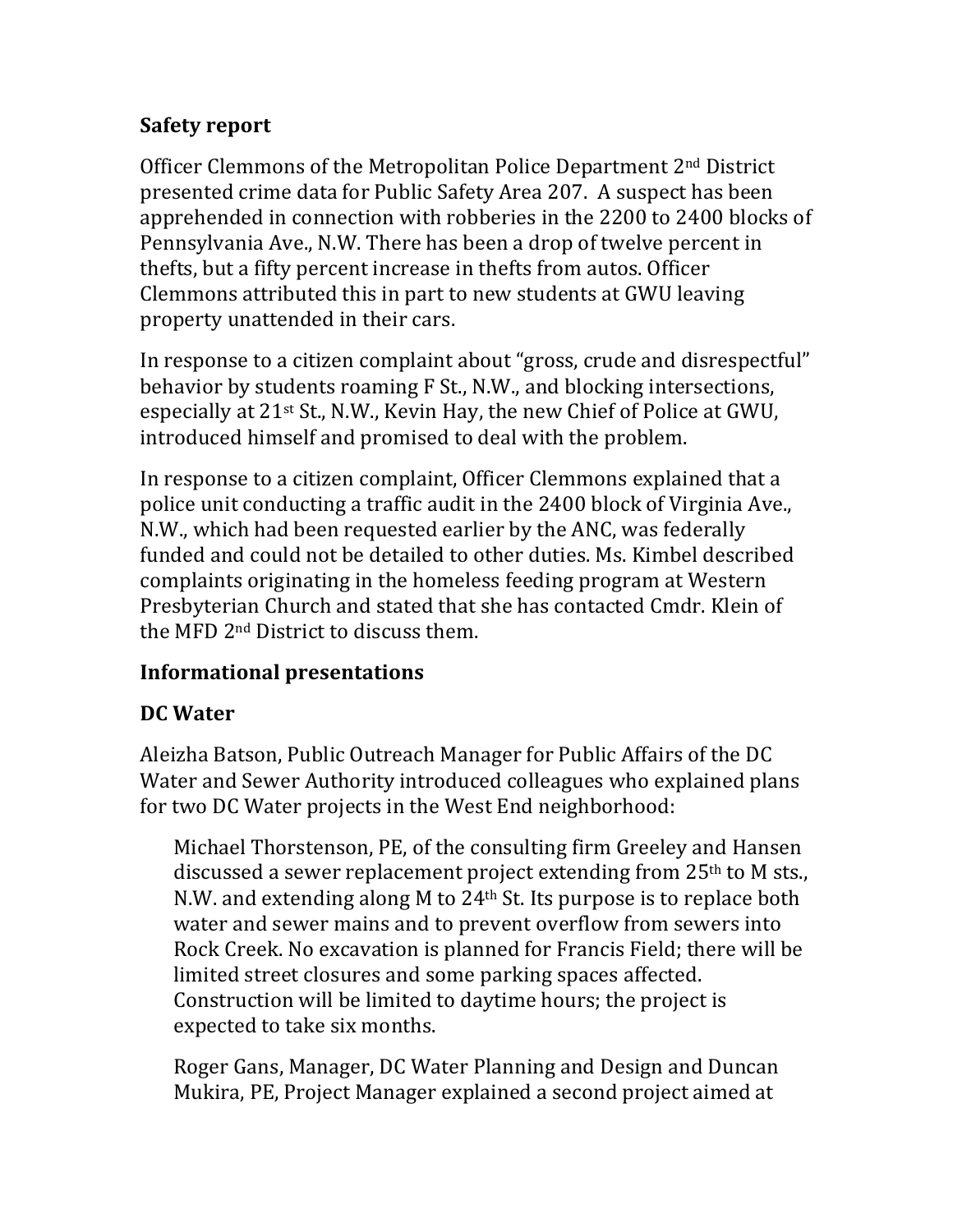repairing and renewing the Crosstown Tunnel, a major infrastructure feature that lies 100-200 feet below the surface of the West End and carries 40 to 60 million gallons of water each day to downtown and the southeastern sections of the District. It is currently leaking into Rock Creek Park and "has to be fixed." Handouts were distributed illustrating the scope of the project, the depth of the shaft on  $25<sup>th</sup>$  St. that will give access to the work and a "traffic mitigation plan" for nearby streets. A  $20'$  wall and sound barrier will prevent unauthorized access to the shaft. The project will extend from September 2011 to September 2012. Together, the two projects will take approximately two years.

Discussion among commissioners and constituents focused on the impact on water pressure in neighboring buildings, construction noise and vibration, the duration of the project and its impact on the recentlyinstalled improvements to Francis Field. The speakers assured the commission that these factors had been anticipated.

### **G Street Firehouse**

Ellie Becker gave the historical background of Firehouse 23 (2119 G St., N.W.) and urged the Commission to recognize its centennial by means of a resolution which she drafted. By motion of Commissioner Coder and after slight modification, the motion was adopted by a vote of 4-0. A copy of the resolution can be found as Appendix I of these minutes.

#### **GWU Phase 2 PUD**

Ms. Waddell explained the difference between GWU's Phase 1 Planned Unit Development, the overall campus plan approved by DC authorities in 2008, and Phase 2, which consists of the implementation components of Phase 1. She also explained the presentation of each component to the Commission requires two steps, an informational step and a formal response by the commission to specific plans for one of the dozen sites authorized under Phase 1. Her presentation tonight was to provide information about the building planned for Square 39, bounded by Washington Circle, 24<sup>th</sup> St., and New Hampshire Ave., N.W., which will be the new home for the GWU School of Public Health.

Pat Molinax, Development Manager for GWU, explained the planning program for the building. It will have seven stories, with two stories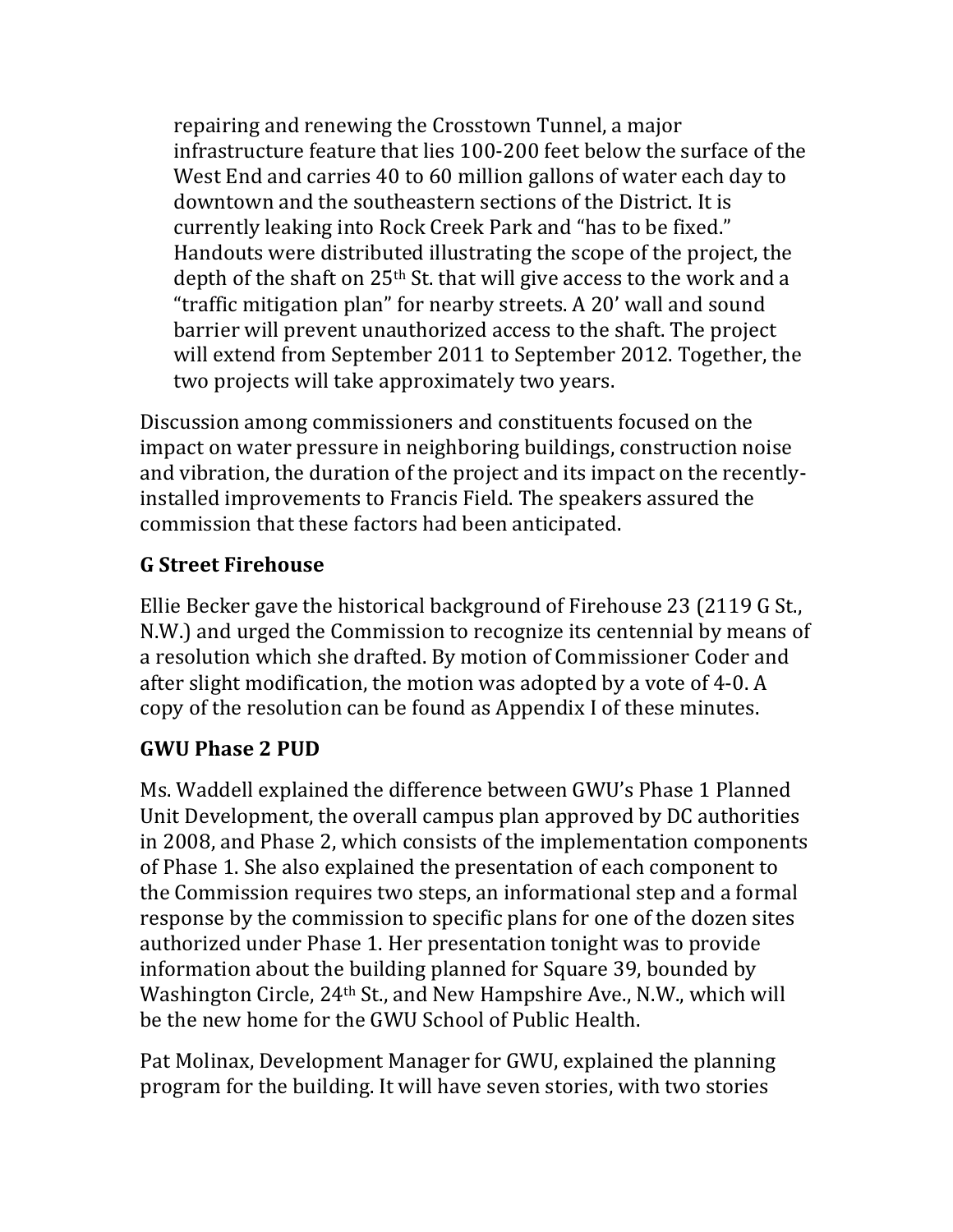below grade, an entrance on New Hampshire Ave. and a loading dock on 24h St. Parking will be eliminated on this site but equivalent spaces will be provided within the overall campus parking plan. The building is not intended to accommodate new hires at GWU but to pull together existing programs now scattered in other buildings. Construction is expected to take place during 2012-13.

Discussion focused on the impact on overall campus growth and on the impact on Washington Circle, particularly the continuing danger of pedestrian access to the Circle. It was pointed out that this is subject to an ongoing discussion between the neighborhood, the university and the National Park Service, which has jurisdiction over the circle but limited funds to redesign it.

## **Planned Unit Development**

Stephen Cochran, AICP, of the DC Office of Planning, explained the revision currently under consideration "for conceptual changes to the zoning regulations regarding planned unit development ("PUD")....The recommendations focus on clarifying regulations for bonus density, public benefits, community involvement, review process and enforcement for all types of posed processes, a point system for acceptance of public benefits, guidelines for community input, and various pre-and post- applications requirements." Mr. Cochran's presentation elaborated on each of these points, pointing out that an October 4 hearing would be held on the concepts put forward but that formal adoption procedures would also accommodate ANC input at a later time.

Discussion focused on the proposed restriction of monetary contributions to affordable housing and to the proposed use of temporary certificates of occupancy as enforcement mechanisms for the delivery of public benefits. Commissioners and other commenters were skeptical that this procedure would yield effective enforcement.

## **Special Events**

Jewel Hansen of the Eunice Kennedy Shriver Challenge Bike Ride, formerly designated "Best Buddies," distributed information on the ride's route and times through Foggy Bottom. Commissioners voiced no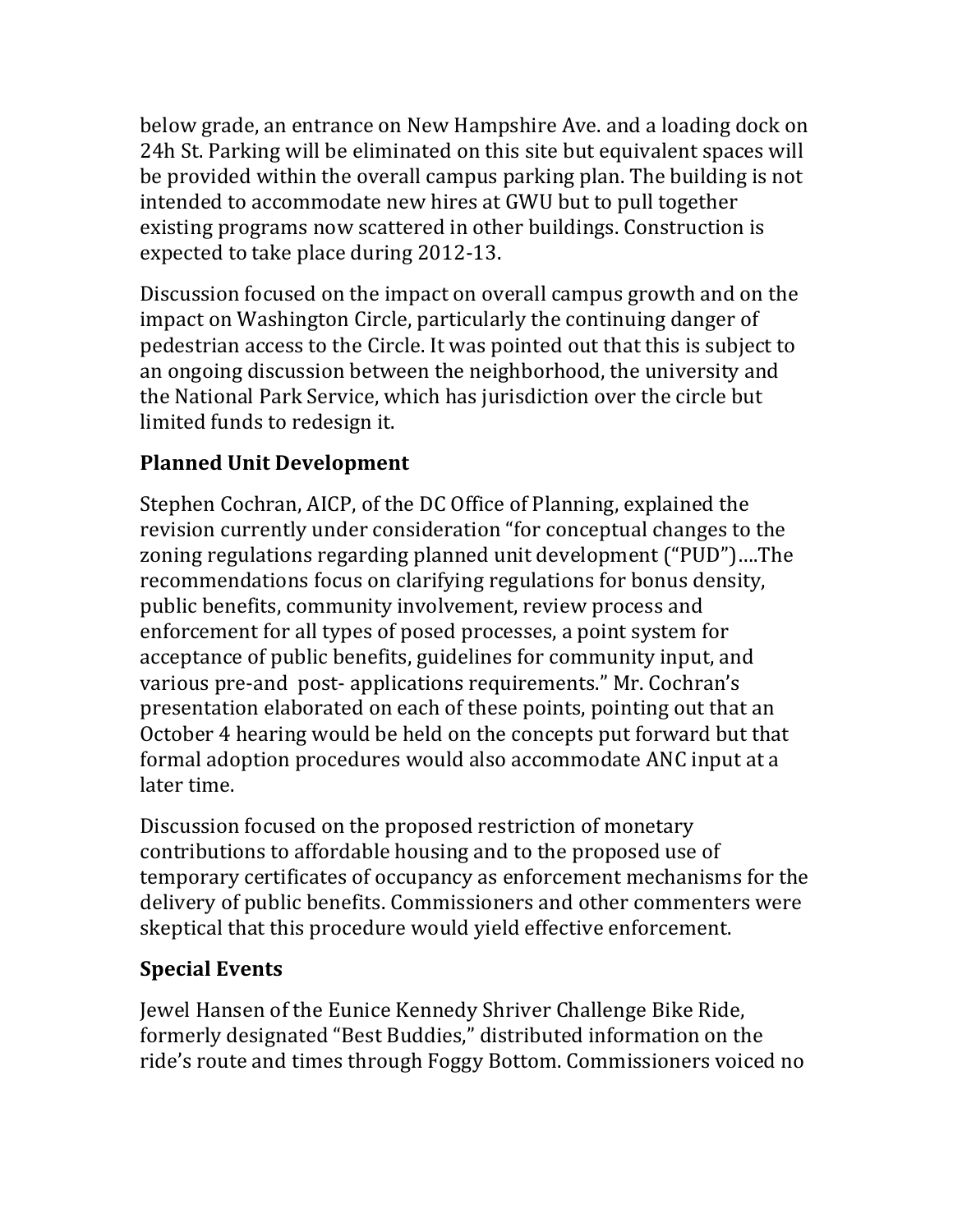objection to these plans and directed the Executive Director to send a letter so stating to the Mayor's Task Force on Special Events.

## **Regulatory agenda**

#### **ABRA**

The Commission reviewed liquor license applications from three applicants:

West End Cinema. Commissioner Coder introduced three motions: one to approve the application conditioned on ABC Board's acceptance of an executive voluntary agreement, one incorporating a voluntary agreement governing the hours and conduct of alcohol sales by the applicant, and a letter of support from the Commission for a "stipulated license" to take effect at the time of the Cinema's opening scheduled for October 10, 2010. Discussion focused on mechanisms for enforcing the voluntary agreement and on security arrangements during open hours. The proprietor, Josh Levin, assured commissioners that the Cinema would not operate as "a bar with a screen."

All three measures passed by a vote of 4-0 and are included as Appendix II of these minutes.

Walgreen. Constituent Gary Griffith explained that this application had been forwarded during the Commission's August hiatus and that an ANC protest of the proposed license would have to have been made in advance of the September 15 meeting date. A protest was filed by a group of 72 neighborhood residents and a hearing scheduled for September 20. Mr. Griffith explained the basis of the protest and urged the Commission to endorse it in the expectation of negotiating a voluntary agreement limiting the negative consequences of alcohol sales in this store. Commissioner Coder moved adopting of a resolution supporting the protestants. The resolution passed by a vote of 4-0 and may be found as Appendix III of these minutes.

PassionFood 6. Commissioner Coder reported that no copy of the public notice for this application had been received and that the